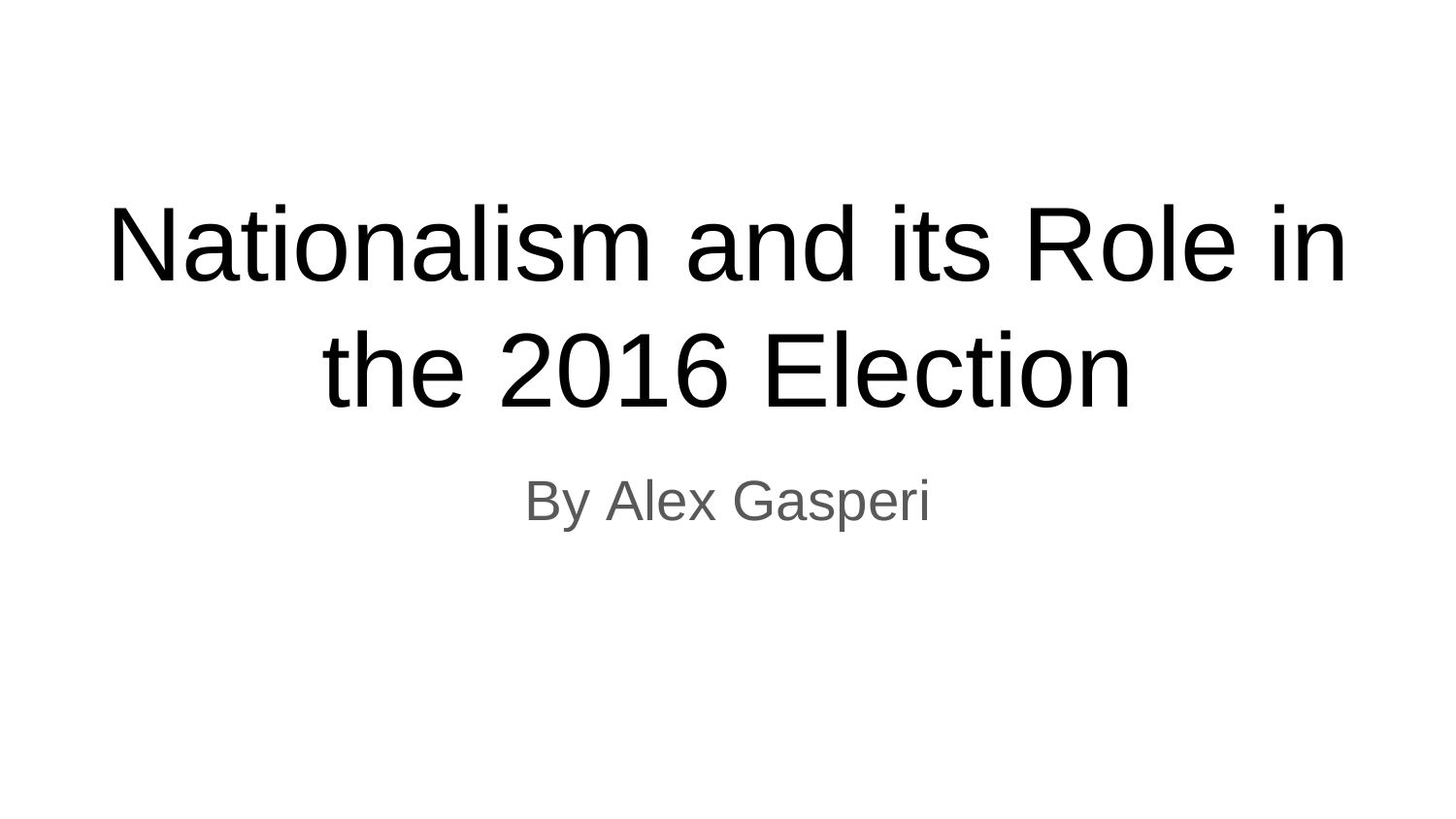#### Research Question

To what extent did nationalism and nationalists play a role in the election of Donald Trump?

#### So What?

The purpose of this question is to get a better understanding of the role nationalism played in the election of Donald Trump. In addition, this information may be helpful for analysts predicting the outcome of the 2020 presidential election.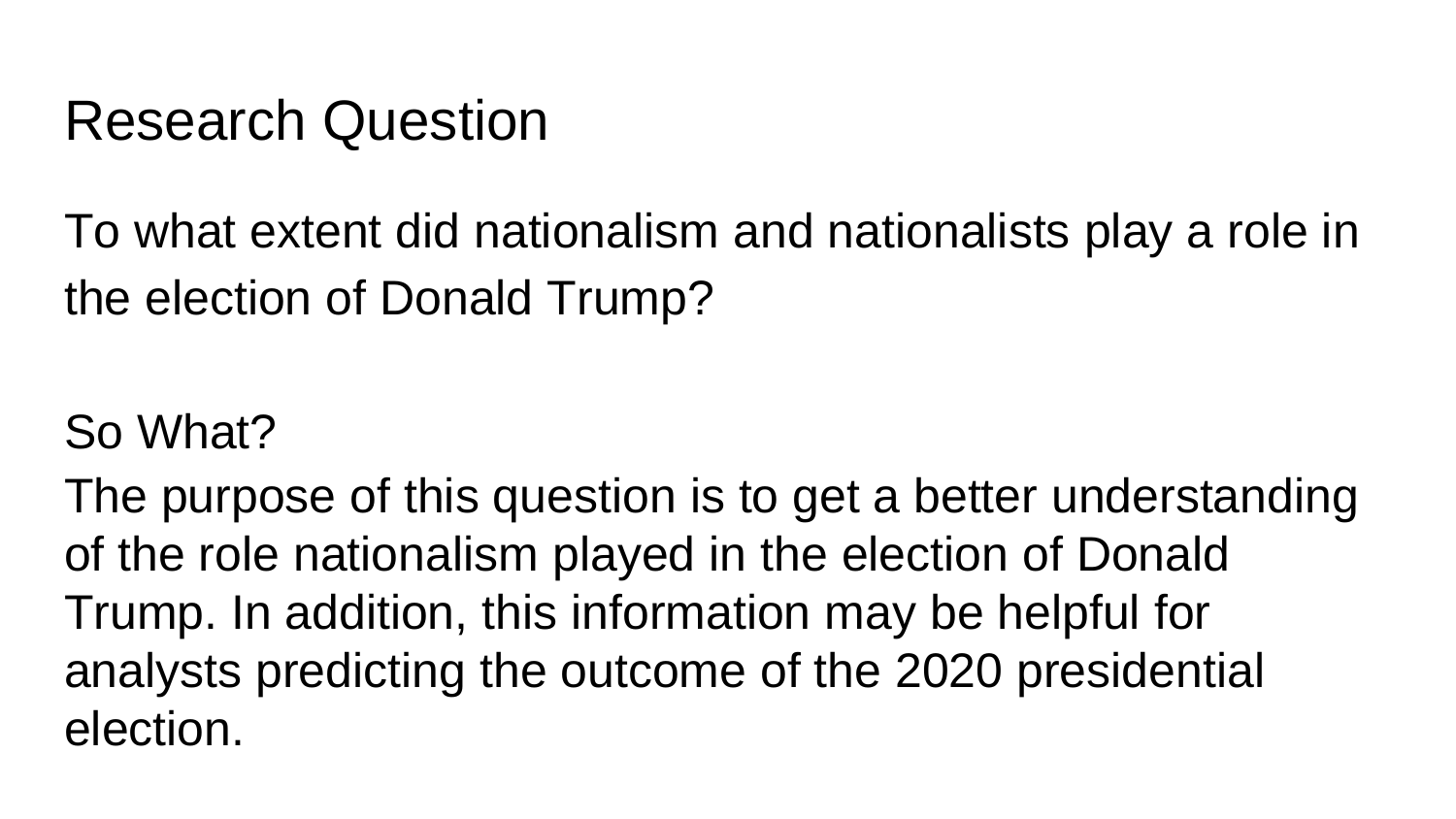# Hypothesis and Methodology

- Nationalism played a large part in the election of Donald Trump, mainly due to the resurgence of white nationalism.
- Survey of 48 respondents from Enumclaw that asks whether or not the respondent considers themselves to be a nationalist, their political affiliation, and voting history
- Analysis of existing national data on national identity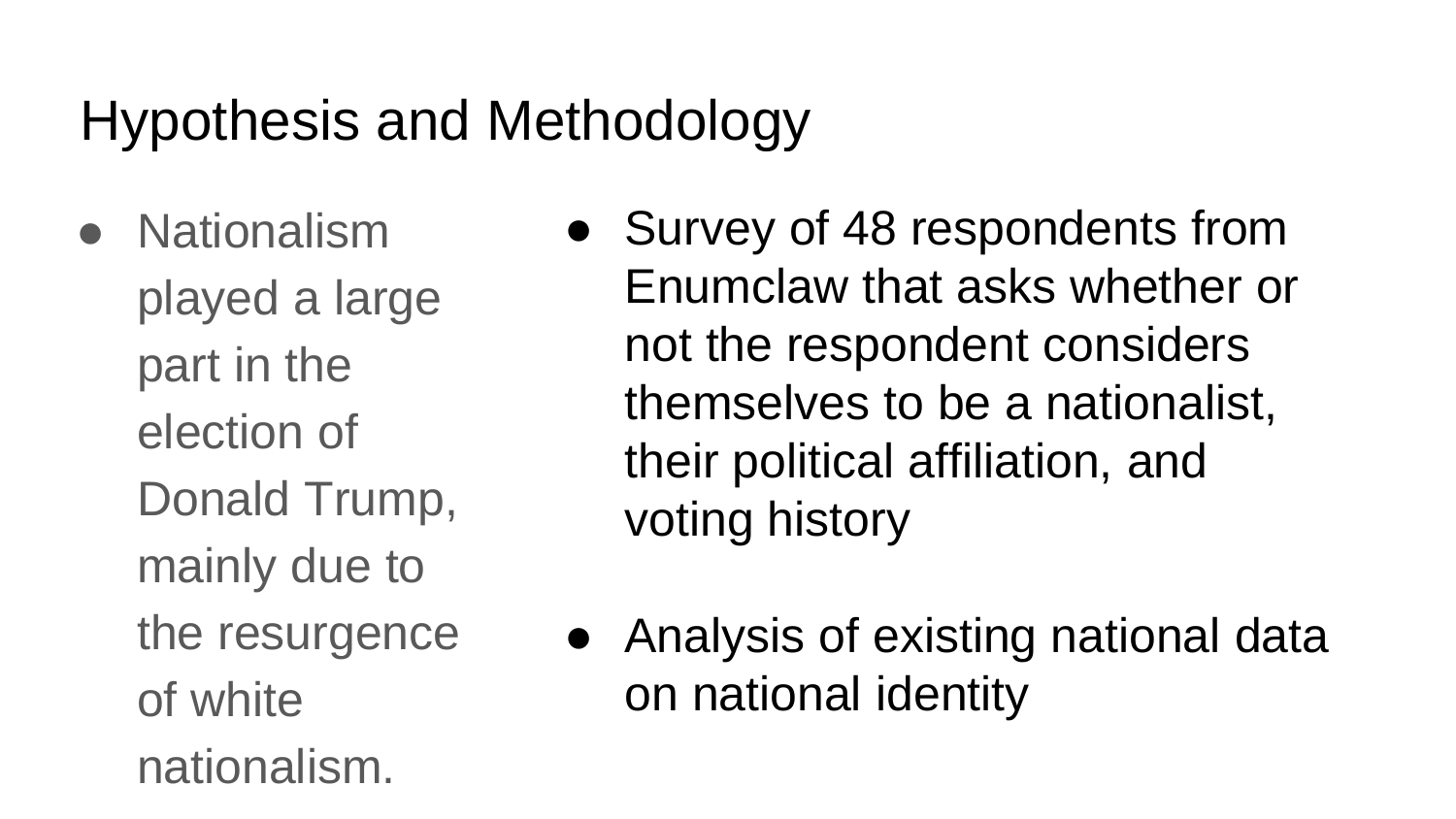#### Literature Review

● Globalism versus Nationalism: Trump framed

the election as globalism versus nationalism [(Younge, 2019), (Trends Magazine, 2016), (R. Salam, 2016) (A. Wimmer, 2019)]



# ● Resurgence of White Nationalism and the Use of Racially Divisive Appeals:

Trump used various dog-whistle politics, which prompted what was essentially a racial divide [(I. Lopez, 2013), (P Levchak & C. Levchak, 2020), (C. Alter, 2016)

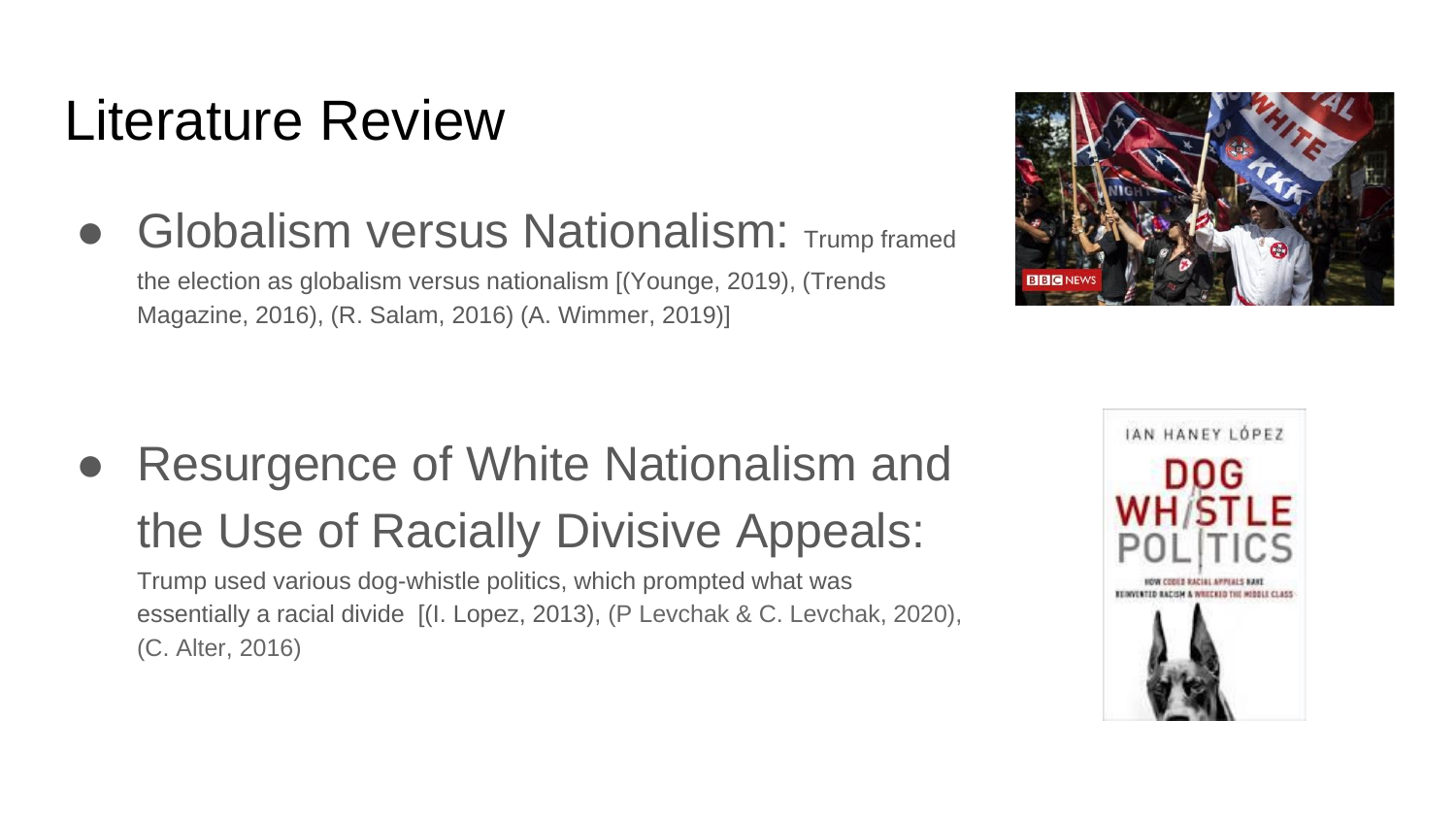#### Literature Review

• Christian Ideals Intertwining with

Nationalism: Trump was able to construct a dangerous concept

of Christian beliefs and ways of life being under attack by other religious organizations, when in reality Christian nationalism is fairly progressive, further emphasizing the hold on these groups that Trump was able to create and maintain [(C. Smith, P. Snell, 2009), (T. Gillman, 2016), (Justice & Berglund, 2016), (Whitehead, Perry & Baker, 2016)]

• Chosen school(s) of thought: Christian Ideals and White Nationalism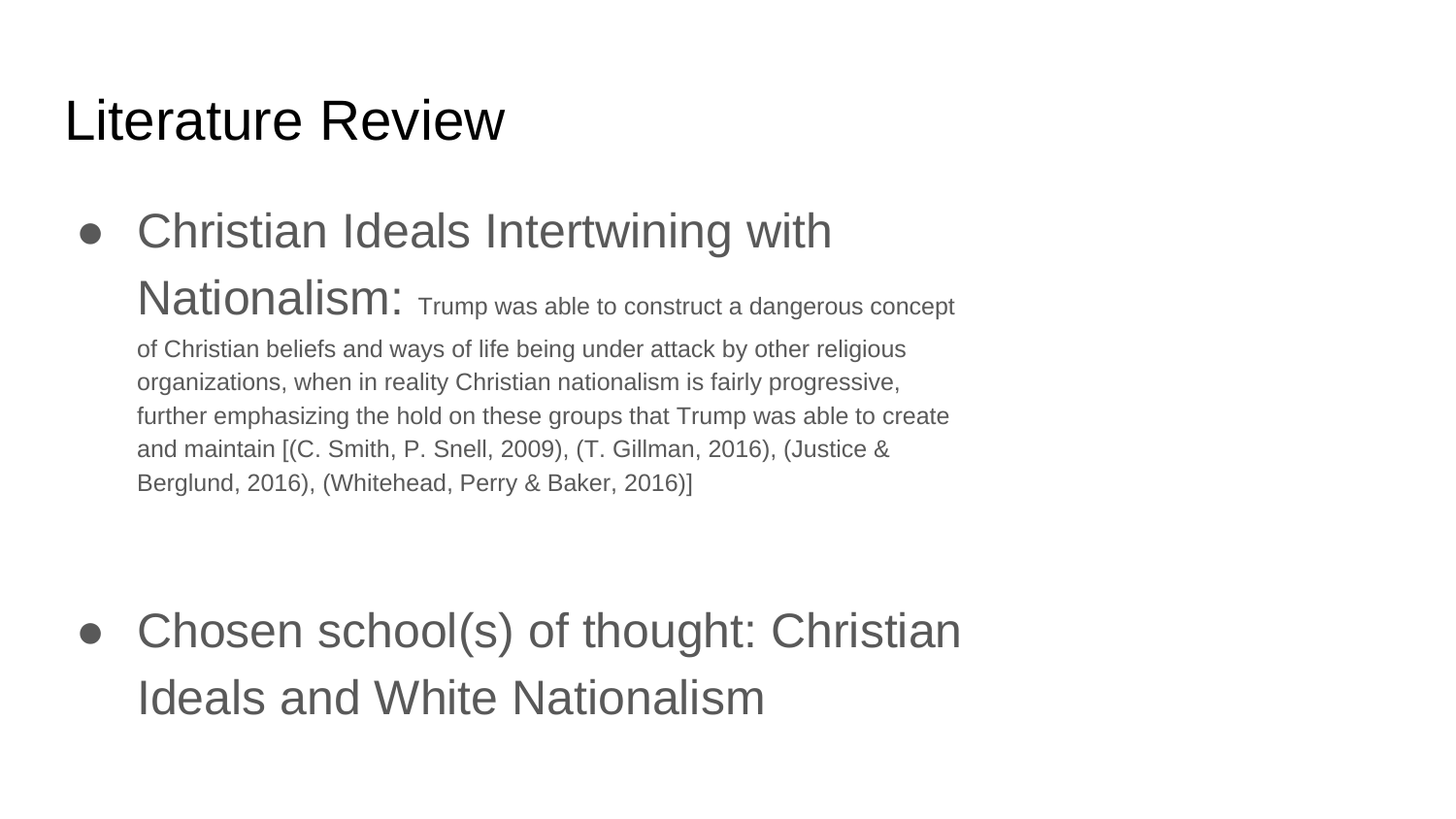#### Data

I conducted my survey for the residents in Enumclaw, WA. I chose Enumclaw due to it being a fairly conservative city in King County, which is a fairly liberal county in the state of Washington. I was able to gain answers from 48 respondents ranging in ages from 19- 61.

I used an existing dataset (NES2012) in order to coordinate how those who identified as conservative responded to their 2012 counterparts for questions regarding national identity and religion.

I found that of my 48 respondents, 39 identified as conservative, still ranging in ages from 19-61.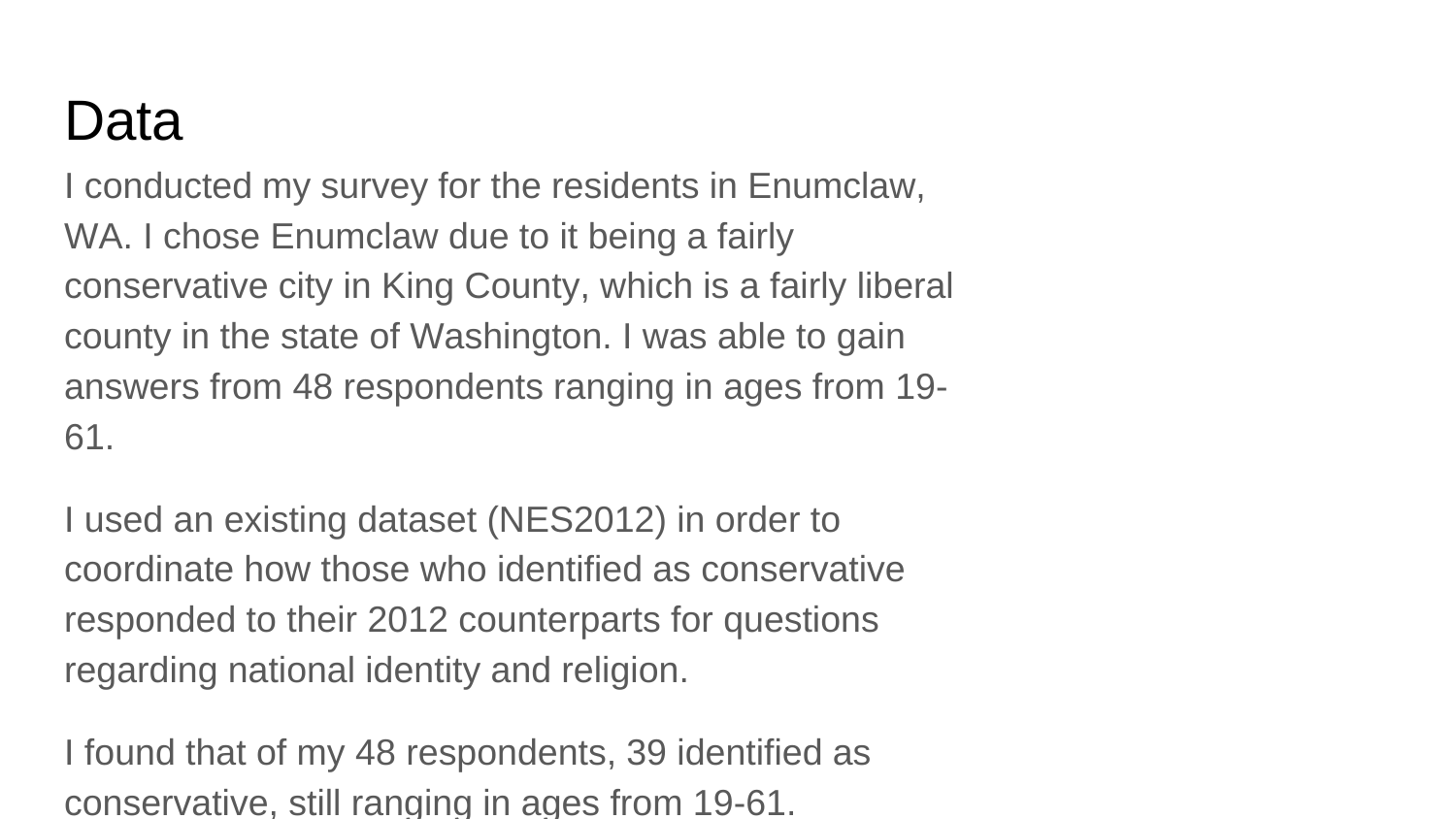# Data (continued)

- Of these 39 respondents, 32 identified as nationalists.
- These respondents were 19 white women, 11 white men, one African American man and one Vietnamese woman
- Of these 32 respondents, 30 reported voting for Donald Trump in the 2016 Presidential Election.

The questions became a bit more specific. At this point they began pertaining to some of Trump's campaign tactics. All 30 respondents agreed that it was Trump's aggressive patriotism that earned him their vote. One respondent felt inclined to note that what Trump said wasn't at all racist.

• 21 of the respondents identified as Christian and agreed with the idea Trump campaigned with, that their beliefs were under attack by Hillary Clinton.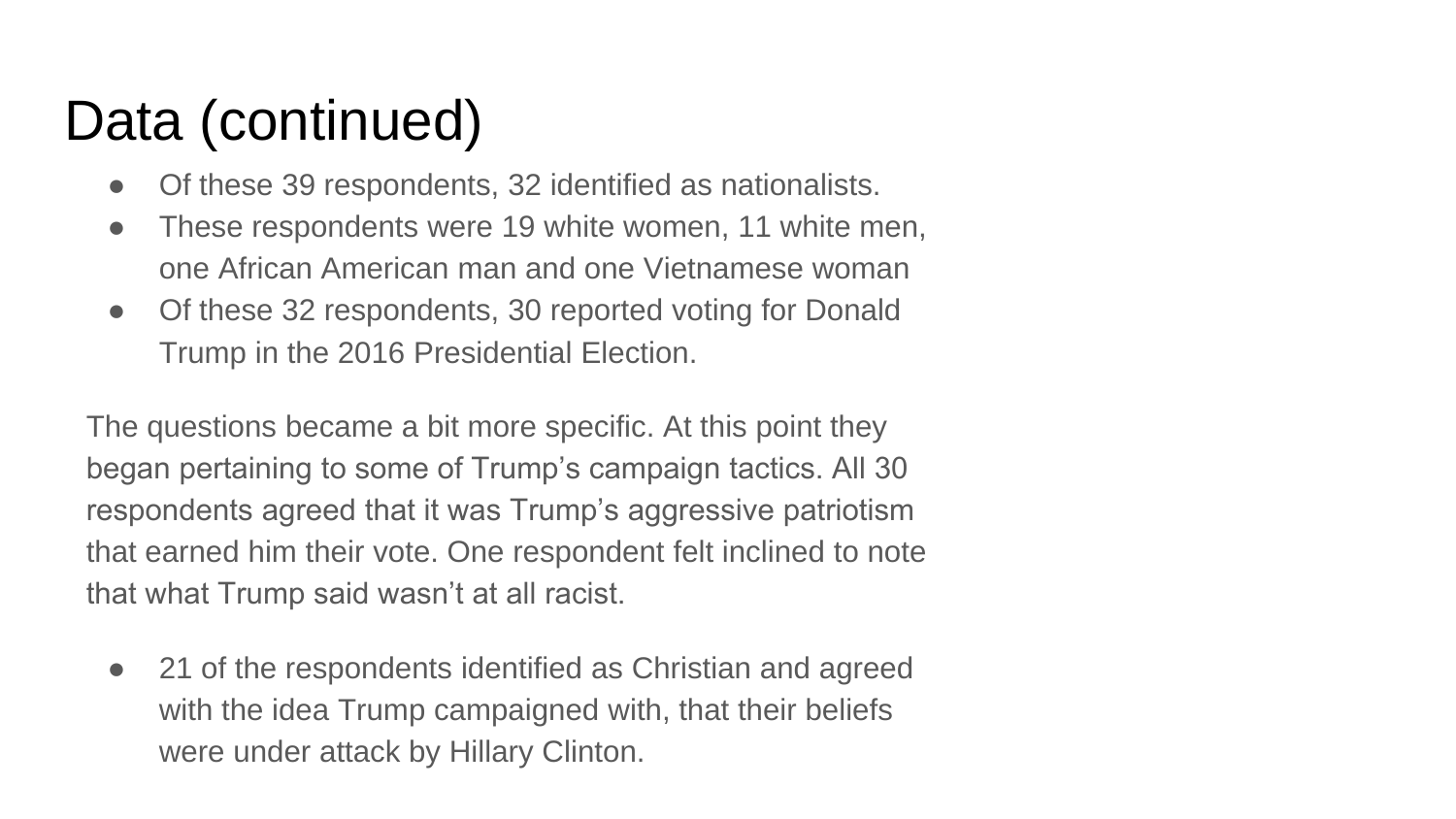# Analysis

To reiterate, in addition to the data found through my surveys, I compared it to an existing dataset from 2012, which looked at race, religion, patriotism, political affiliation, and national identity; all of which were very important variables in my research.

● 81% of my respondents were conservative, and of that 81%, 82% considered themselves to be nationalists. Of that 82%, 94% voted for Trump. 70% of these respondents identified as Christian, 90% of which, were white.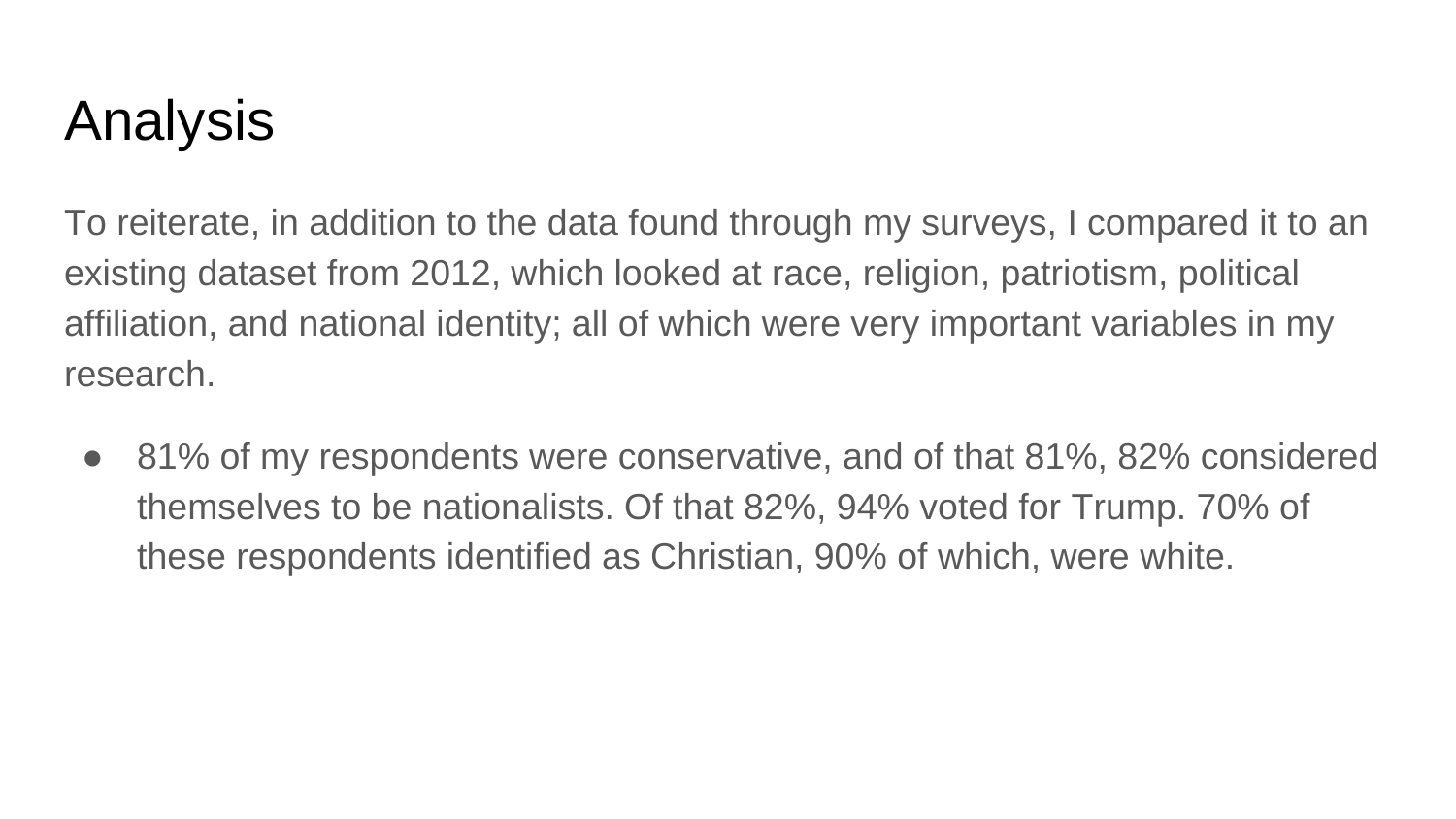### Analysis

In comparison to the 2016 data, I ran a crosstabs of these categories and found that those who were white, Christian, and conservative, were the majority of voters for Mitt Romney in 2012. The statistics were all fairly similar to the 2016 data, the only difference was that there was a much higher number of respondents who were able to respond to the 2012 questionnaire.